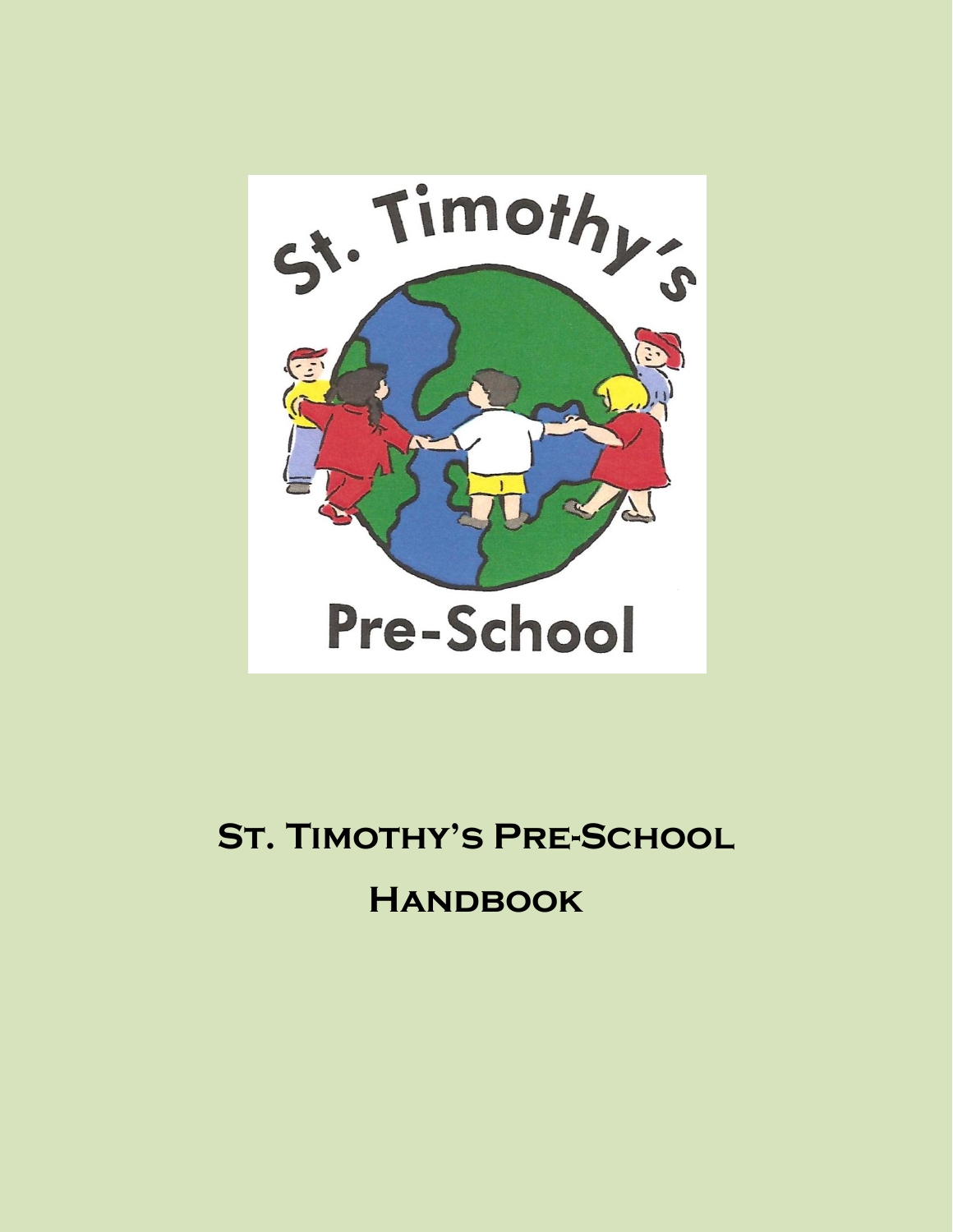St. Timothy's Pre-school program provides an educational experience for children ages three through five. The pre-school is committed to meeting the individual needs and potential of each child in an inter-racial, non-denominational environment. At St. Timothy's we strive to develop self confidence, creativity and independence within every child.

#### **CURRICULUM**

The curriculum at St. Timothy's includes

- Reading readiness activities
- Science
- Mathematical Concepts
- Nature
- Cooking
- Art
- Language Arts
- Music
- Sand and Water play



A well equipped, fenced play-yard and nearby Bruin Park provide outdoor play experiences. The Program is enriched by films, field trips and visits from local resource persons. Parents are encouraged to contribute curriculum specialties and to assist with field trips by providing transportation and additional supervision.

#### **STAFF**

St. Timothy's staff of Head Teachers is degreed professional and experienced. Assistant Teachers have experience working with pre-school children and have collegiate backgrounds.

## **PROGRAM**

The daily program provides periods of time devoted to the best principles of both the traditional self -contained structured classroom and the "open classroom" where the child is free to extend his or her interest by selecting work areas in the various activity rooms. All activities are planned and supervised by competent professionals who strive to assist in the development of motivation and human relationships. The child becomes aware of his individuality while being cooperative and responsible for their behavior.

## **BIRTHDAYS**



Your child will receive a crown to wear in recognition of his or her birthday. Homeroom classes celebrate birthdays in different ways. Your child's teacher will let you know how her class recognizes birthdays.

Invitations to "At home" parties cannot be distributed at school unless every child in the class is receiving an invitation.

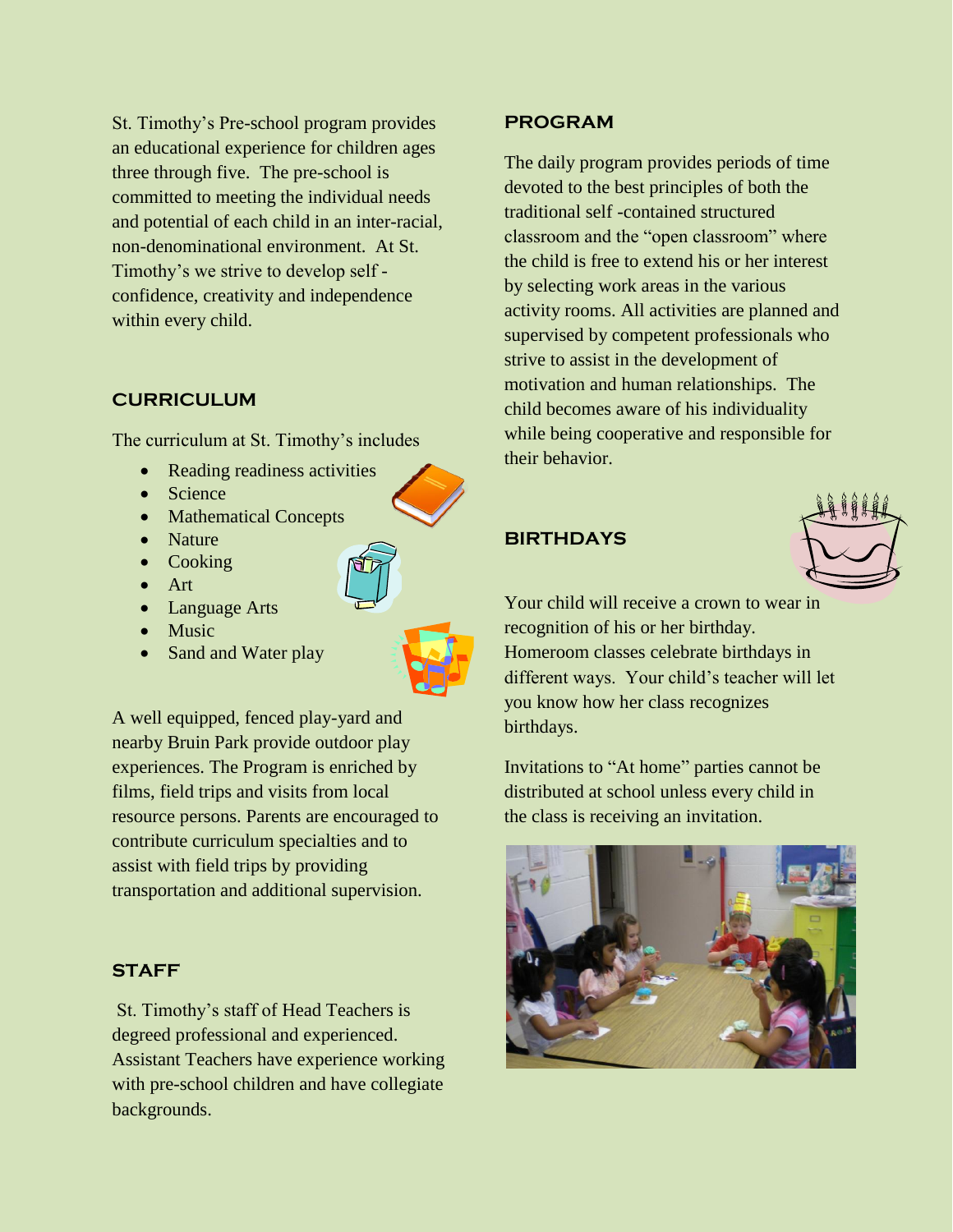# **CARPOOL PROCEDURE**

Drop off begins at 8:45 A.M for morning session and 12:25 for afternoon session. Cars will enter from Van Buren Street for drop off and pick up. The passenger side of the car should be nearest to the building.



Staff will be positioned under the portico to meet children at the car. Children are to wait for staff to open and shut the car door. Drivers should put the car in "park" before children enter or exit the car.

Dismissal will begin at 11:35 A.M. for morning session and 3:05 PM for afternoon session. At dismissal time, children will be escorted to the portico to be placed in vehicles. All cars transporting students will be issued a carpool number. The number should be displayed in the front passenger window.



Children will be released only to responsible persons for whom the pre-school has written authorization.

Staff members will open and close the car door but will not lock the doors. Drivers should then proceed to the north parking area to buckle in their child. Do not park behind parked cars or along the yellow areas as they are fire lanes and need to be kept clear at all times. All pre-school traffic must exit onto Spring Street.

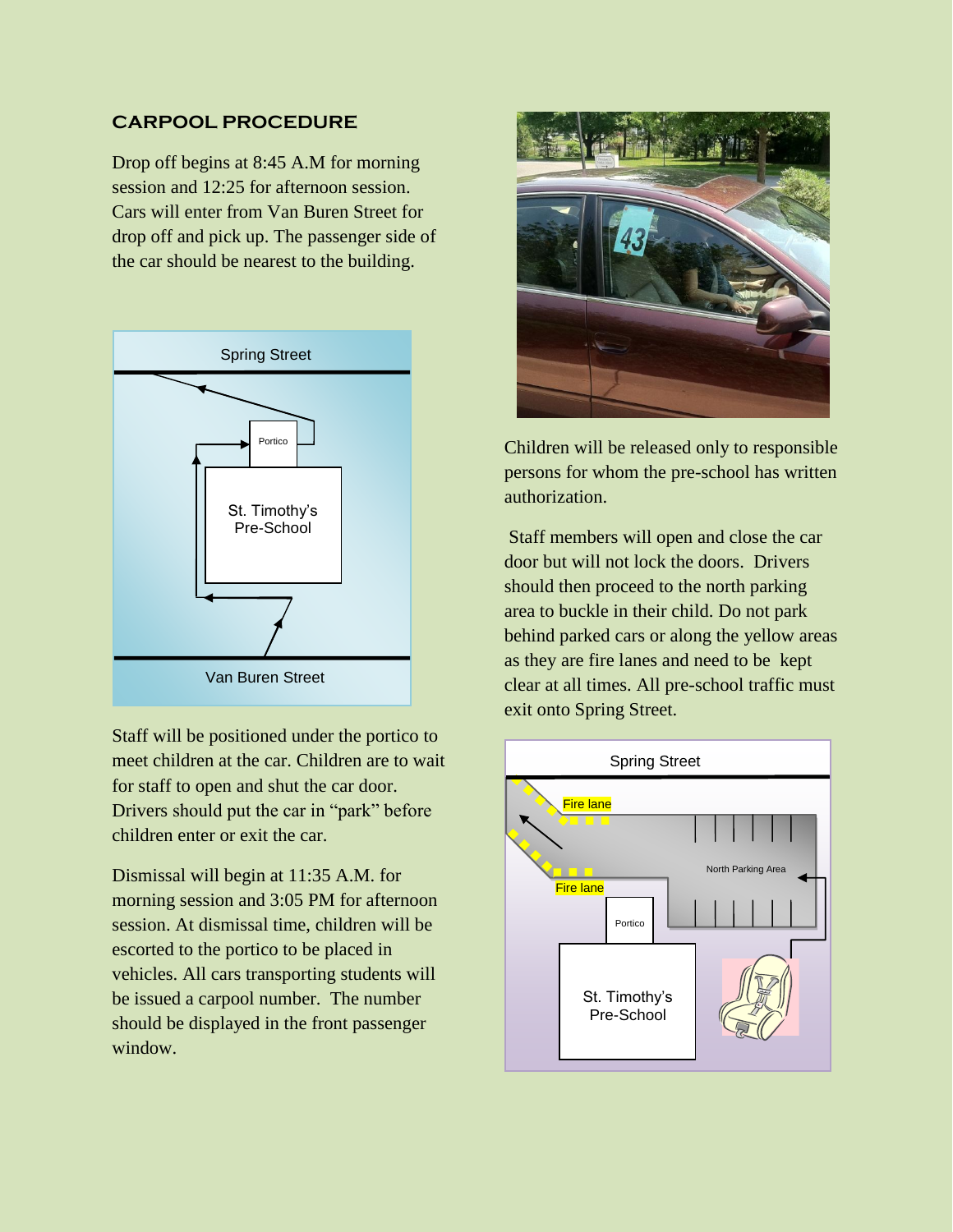Because it is very important to children and the staff, parents should be prompt at pick up time. A charge of \$10.00 per day will be assessed for supervision of children not picked up by 12 noon at morning session or 3:30 P.M., afternoon session. The pre-school reserves the right to terminate enrollment after three late pick-ups. If a child has not been picked up after normal closing time and the pre-school has not been contacted by the parent concerning the delay, the following procedure will be followed:

- 1. School will attempt to contact parents, if no response
- 2. School will contact Emergency Contact persons, if no response
- 3. School will contact Child Protective Services or Herndon Police Department



# **CLOTHING**

Please dress children for play. Any article that can be removed (hats, gloves, jackets, sweaters) should be labeled with the child's name. Clothes with large, easy to handle fasteners are recommended. On rainy days please use rain coats with hoods as umbrellas are NOT allowed. No open- toed shoes are permitted. This includes sandals and flip flops or shoes with slippery soles. Shoes should be sturdy with good tread for climbing on play equipment.

#### **CLASSROOM VISITS**

Parents are invited to visit our classrooms at anytime. If you are bringing a pet, new baby, grandparents, etc. for show and tell, we would like to know in advance so that the teacher can plan around the visit. If you need some time to talk to the teacher, we would also like to plan in advance so the classroom activities are not interrupted. Adults who do not have a child in the program are required to make an appointment to visit. We do this to ensure the safety of our students and to minimize the impact of observers in classrooms.

#### **CONFERENCES**

Days are set aside in the fall and spring for Parent/Teacher conferences. The teacher will contact you prior to those days to arrange a 10 to 15 minute conference. Promptness at this meeting is appreciated. A parent or teacher may request additional conferences at any time. Brief telephone conversations and emails are also helpful. Please call the office to request a call from a teacher. Teachers cannot confer with parents at carpool time.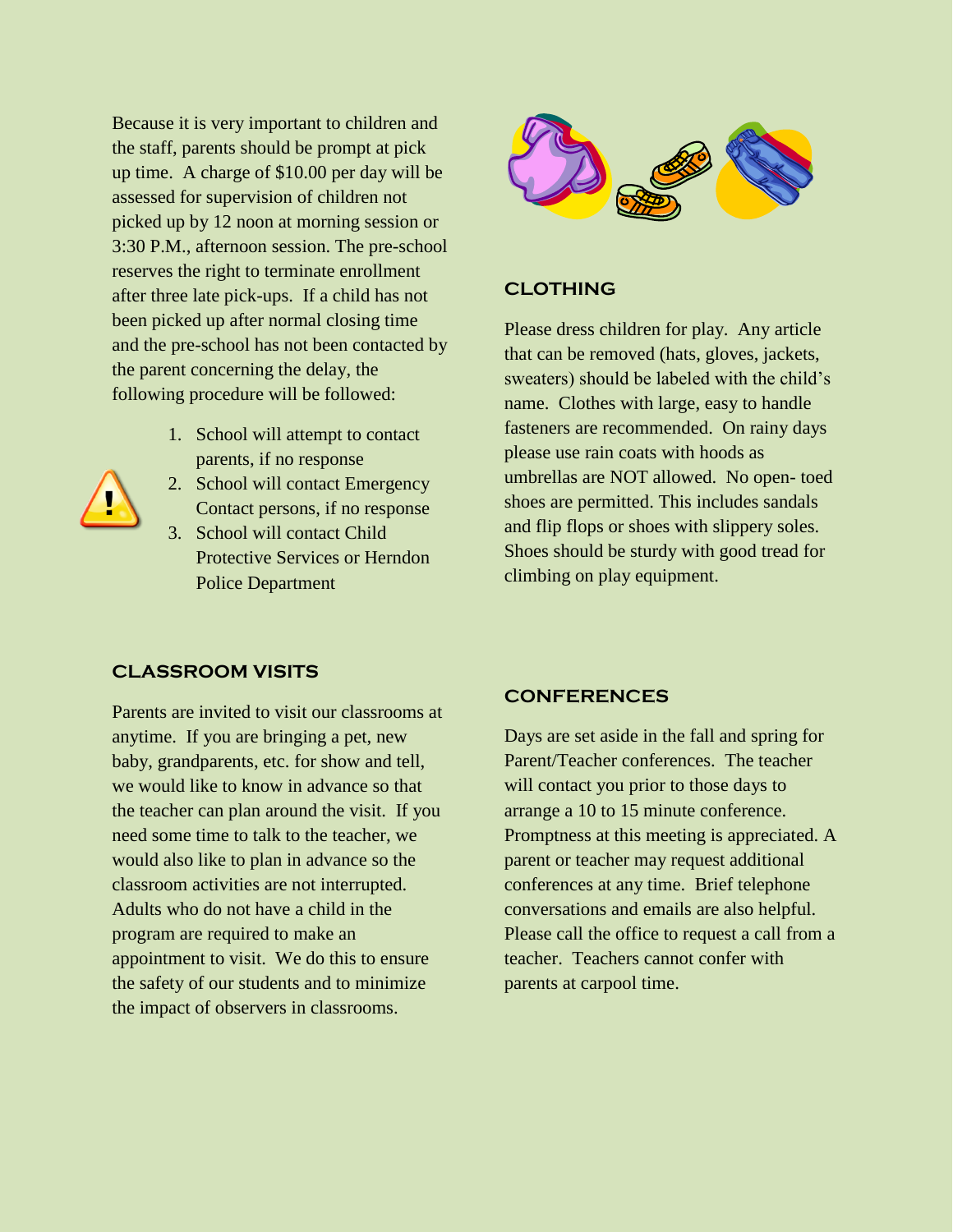#### **DISCIPLINE**

The curriculum and teaching methods used at St. Timothy's are appropriate for children's development and varied learning styles. In this environment few "discipline" problems arise. Teachers use precise communication skills to defuse and resolve conflicts and to build an atmosphere of mutual respect. If a child is experiencing unusual difficulty, it is handled on a caseby-case basis between the staff and concerned parents. Guidelines concerning discipline and termination of enrollment are found in Appendix II of this handbook.

**FIELD TRIPS**

Because of concern about traffic safety and security, the pre-school does a very limited number of activities away from the facility. Generally, outside resources will be brought into the classroom so that students may participate in a familiar setting. Each Homeroom head teacher will determine which field trips, if any, will be taken by her class.



If a trip to another location is planned, parents will be notified in advance. Parents will be asked to volunteer by driving and helping to supervise children. Some field trips are not suitable for younger siblings. Parents will be told this in the notice. State law requires that all children use the proper type of safety seat for their age and weight. The "Homeroom Parent" will be responsible for coordinating volunteer drivers and safety seats. Drivers must hold a valid driver's license and vehicles must be insured and meet all Department of Motor Vehicle standards.

## **HEALTH AND SAFETY**



In order to provide a healthy and safe environment, the staff participates in many forms of extracurricular training. These include continuing teacher education, first aid, CPR certification, and fire safety awareness, equipment and supply monitoring. Emergency evacuation and Shelter-in-Place drills are conducted monthly.

#### **HOMEROOM**

Each homeroom class will have a volunteer Homeroom Parent who will act, at the teacher's request, to coordinate donations for parties, volunteer helpers etc for special events. Homeroom parents will also coordinate field trip transportation for their class.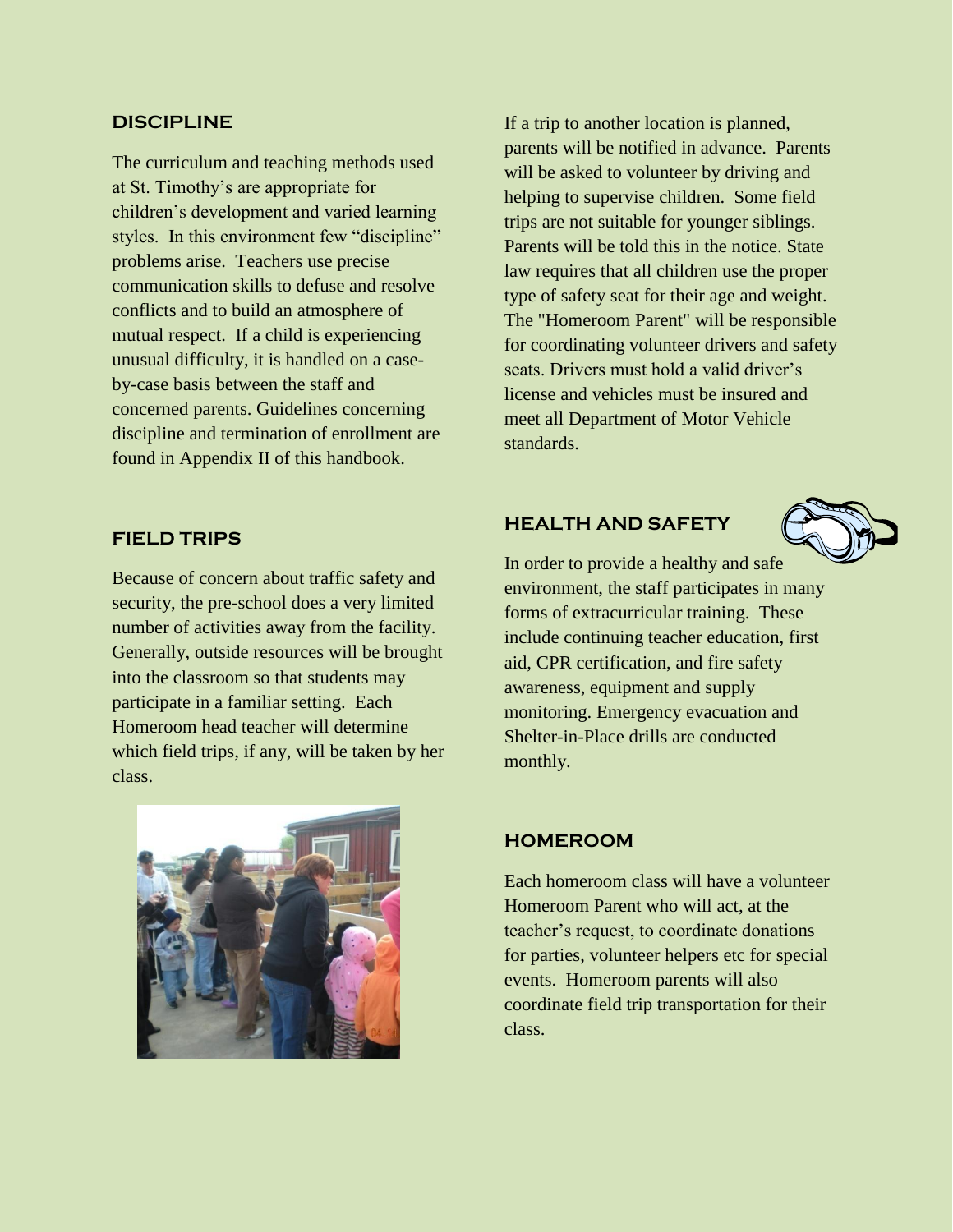## **ILLNESS**

Our concern is always for the health and well-being of all the children. Children who have any of the following symptoms should not attend school:



- Excessive coughing
- Excessive runny nose
- Stomach Ache
- Diarrhea
- Inflamed or watery eyes
- Undiagnosed skin rash
- Fever or vomiting in the previous 24 hours

You will be called if your child develops any symptoms of illness during the school day. Please be sure that your emergency contact person (on file at the office) is current. Children with non-contagious conditions (allergies, etc.) may bring a doctor's note. If you are keeping an ill child home, it is requested but not required that you call the pre-school to keep us informed.

As required by Virginia Statutes, the school must be notified within 24 hours if the child or any member of the immediate household has developed any reportable communicable disease.



## **INFLUENZA PANDEMIC**

The pre-school will follow the *Fairfax County Pandemic Influenza Response Plan* if the need arises. If all county schools are closed, St. Timothy's will also close. The

pre-school will also close, if the number of ill students at pre-school exceeds 20% or if an appropriate teacher/student ration cannot be maintained, the pre-school will close.

# **MEDICATIONS**

Only emergency medications needed as a result of allergic reactions will be administered. Prior authorization from the parent and/or physician is required. Contact the director concerning specific requirements.

The school does not apply sunscreen or insect repellent on children.



## **NEWLETTERS**

You will receive newsletters from the director announcing upcoming events and addressing issues that pertain to the entire school. Individual teachers may also send newsletters home concerning class activities.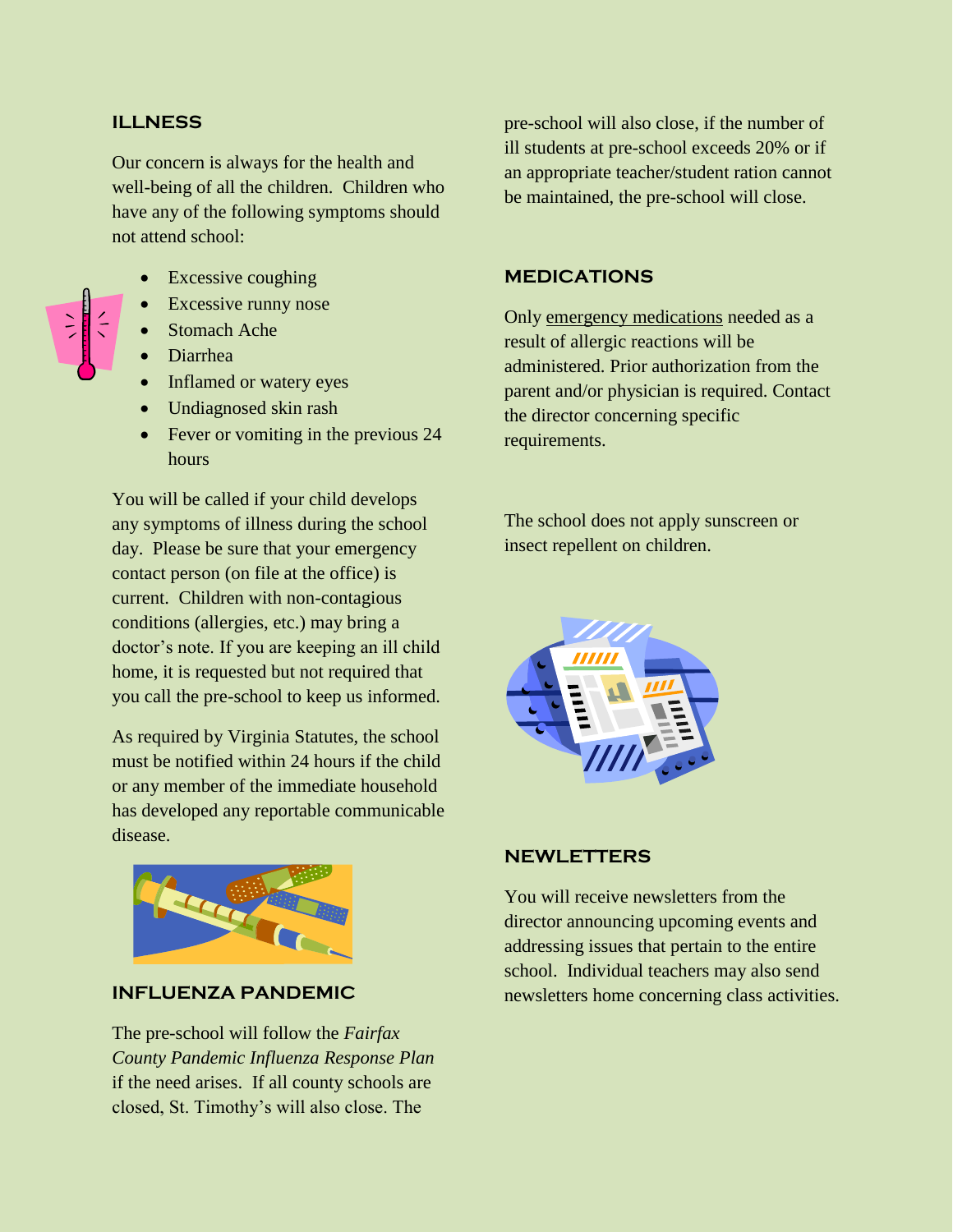## **PARTIES**

Classroom parties are held to celebrate Valentine's Day and St. Patrick's Day. Other Special events, such as the Halloween Parade, Christmas, Donuts with Dad, Mothers Day Tea and End of Year Picnics will be announced in newsletters.



## **SCHOOL PICTURES**

School pictures will be taken in spring. Packages include class and individual pictures. The purchase of school pictures is optional.



## **SCHOOL SHIRTS AND TOTES**

St. Timothy's tees, sweatshirts and totes are available for purchase at the Open Houses and throughout the year. A percentage of each purchase benefits the pre-school.

## **REGISTRATION**

Registration for returning students, alumni families and members of St. Timothy's Church begins in early February. All returning students must re-register. Registration of new students is usually held in late February.

Children applying for the Three-year old classes must be three by September  $30<sup>th</sup>$  and toilet-trained. Enrollment in the prekindergarten classes is limited to children ages four by September 30 and five year olds.

#### **SESSION HOURS**

The morning session begins are 9:00A.M. and ends at 11:45A.M. The Afternoon session begins at 12:30 A.M. and ends at 3:15A.M.

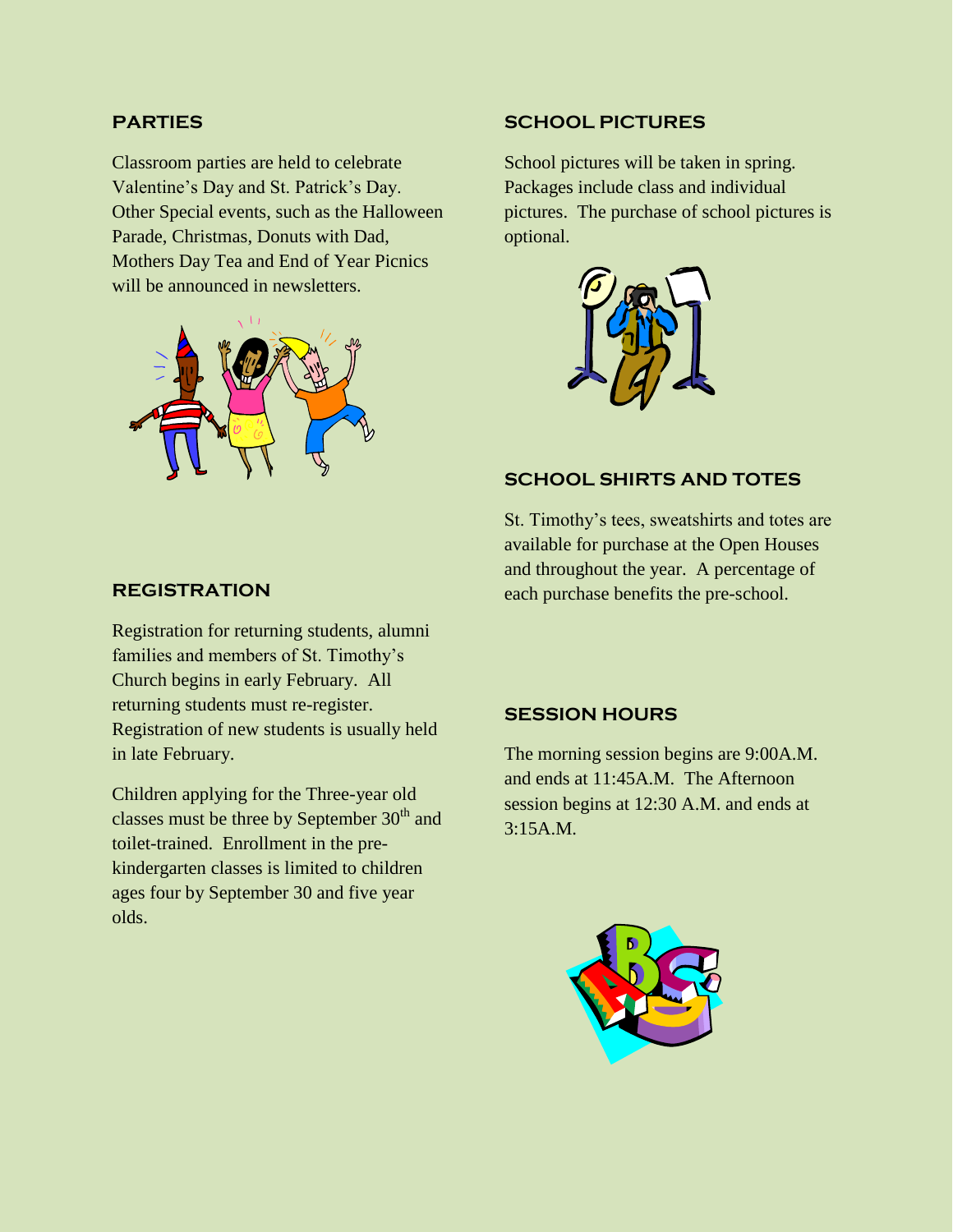## **SHOW AND TELL**

Each homeroom teacher will establish her own routine. In general, toy weapons (guns, swords etc.), play cosmetics, perfume and fragile items are not permitted.



#### **SNACKS**

The pre-school provides a simple, nutritious snack each day. The monthly menu appears on the back of the calendar. Food items from home are allowed only with advance notice for special events. The school's regular snack is provided to all of the children with the exception of children with medically confirmed food allergies. For children with severe allergies, an individual snack plan will be created with input from the child's parent and doctor.



# **SNOW DAYS AND LATE OPENINGS**

When Fairfax County Public Schools (FCPS) are closed for inclement weather, St. Timothy's will be closed and those days will not be made up. The schedule for late openings is as follows:

| <b>FCPS</b> | A.M.           | P.M.         |
|-------------|----------------|--------------|
| Openings    | Session        | Session      |
| 1 hour      | 10:00 A.M.-    | $1:15$ P.M.- |
| late        | 12:00 P.M.     | 3:15 P.M.    |
| 2 hours     | $11:00$ A.M. - | 1:30 P.M.-   |
| late        | 12:45P.M.      | 3:15 P.M.    |

In the event of **early closing** of FCPS, the A.M. session will operate as usual but afternoon session will be cancelled.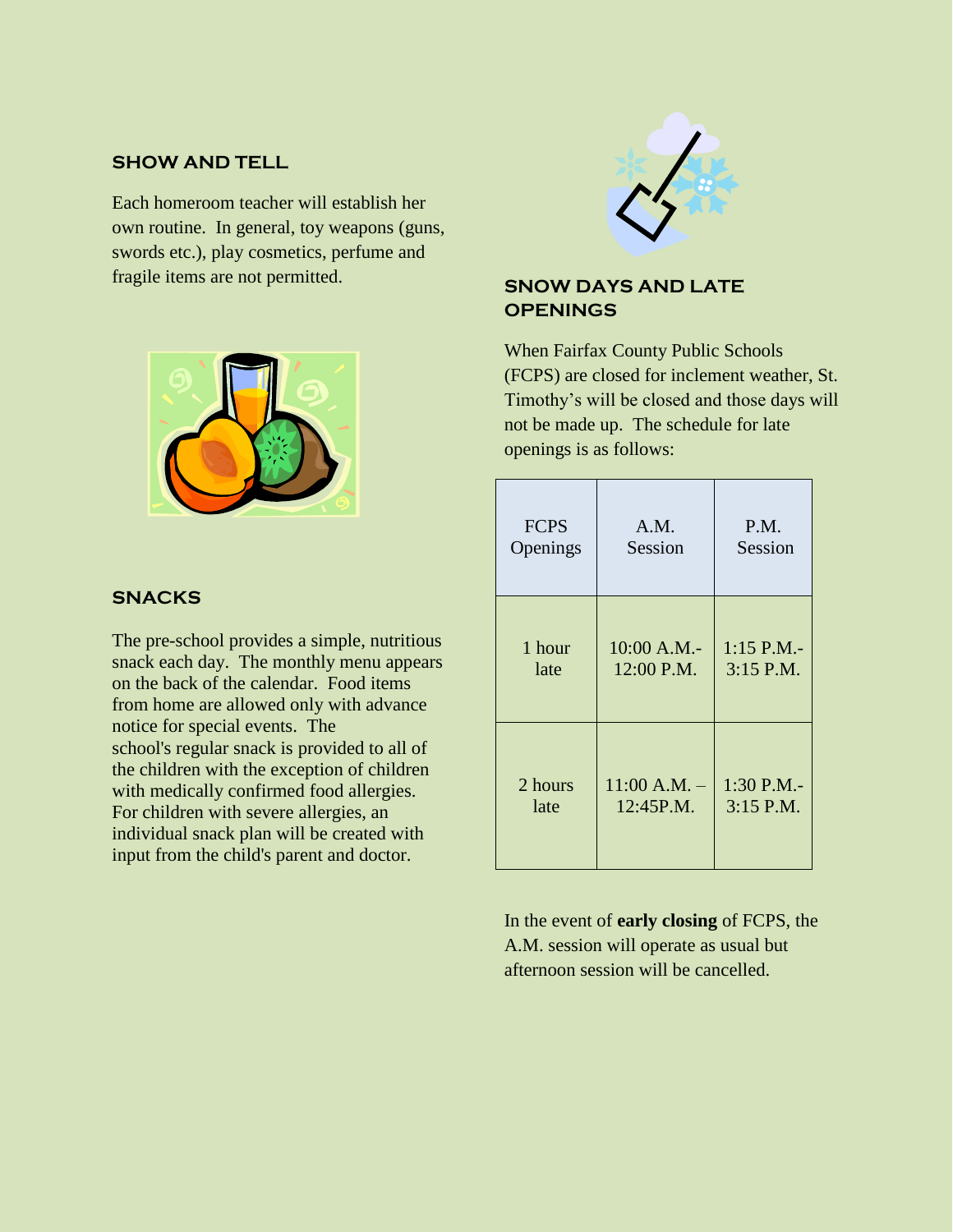#### **SUPPLIES**

All supplies and snack items shall be provided by the pre-school. Children should have a large tote bag or backpack marked with their names to carry their belongings. Please check the tote bags every day; you will want to review the papers and projects brought home. We will often send home simple worksheets which are representative of concepts being taught. They help parents determine the children's activities on a daily basis and can assist children in recalling those activities. No backpacks with wheels are allowed.



# **TUITION**



Tuition is based on the annual amount as noted on the Parent/School Contract. It is paid in nine equal payments. The first payment  $(\#1)$  is due on July 1<sup>st</sup> or upon later enrollment. Payment #1 is applied as the final payment of the school year and is nonrefundable. Subsequent payments #2 - #9 are due on the  $1<sup>st</sup>$  of each month beginning in September. Tuition Payments #2 - #8 (Sept. - March) may be refunded with 30 days notice.

Payment by check is preferred. You will receive a payment coupon book. The payment slip with your child's name should accompany the check. Payments may be sent by mail, in your child's bag or handed to staff in the carpool line. If a bank is sending your payments, the child's name should appear in the memo line. A late fee of \$10.00 shall be paid if tuition is received after the first payment due date. If the  $1<sup>st</sup>$ falls on a non-school day such as a weekend or holiday or your child is not in school that day because of illness, the payment is due the next day the child attends. Checks received advance of the  $1<sup>st</sup>$ , but dated the  $1<sup>st</sup>$ , shall be held for deposit until the  $1<sup>st</sup>$ .

Please contact the Director in case financial difficulties arise so that suitable arrangements can be made.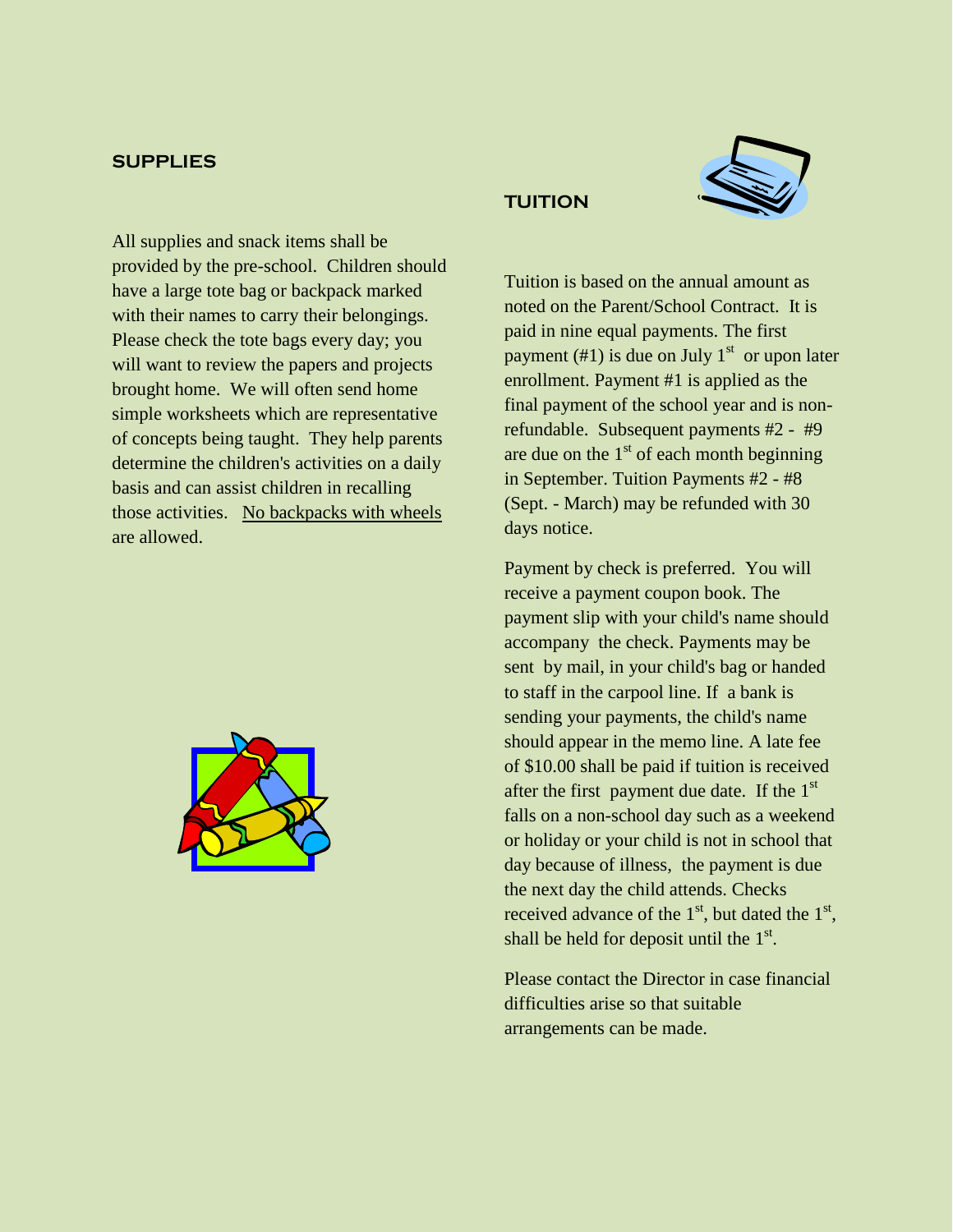# APPENDIX I

## **LICENSING INFORMATION FOR PARENTS** ABOUT CHILD DAY PROGRAMS

The Commonwealth of Virginia helps assure parents that child day programs that assume responsibility for the supervision, protection, and well-being of a child for any part of a 24-hr day are safe. Title 63.1, Chapter 10 of the Code of Virginia gives the Department of Social Services authority to license these programs. While there are some exemptions to licensure, licensed programs include child day centers, family day homes child day center systems, and family day systems. The state may also voluntarily register family day homes not required to be licensed.

Standards for licensed child day centers address certain health precautions, adequate play space, and a ratio of children per staff member, equipment, program, and record keeping. Criminal records checks and specific qualifications for staff and most volunteers working directly with children are also required. Standards require the facility to meet applicable fire, health, and building codes.

Compliance with standards is determined by announced and unannounced visits to the program by licensing staff within the Department of Social Services. In addition, parents or other individuals may register a complaint about a program which will be investigated if it violates a standard. Operating without a license when required constitutes a misdemeanor which, upon conviction, can be punishable by a fine of up to \$100 or imprisonment of up to 12 months or both for each day's violation.

If you would like additional information about the licensing of child day programs or would like to register a complaint, please contact the Regional Office of Social Services, Fairfax Licensing Office, 3959 Pender Dr., Suite 320, Fairfax, VA (703) 934-1505.

#### POLICY FOR REPORTING SUSPECTED CHILD ABUSE

In accordance with S63.1-248.3 of the Code of Virginia, any suspected incidence of child abuse or neglect must be reported to the local Child Protective Service office. Concerns about an individual child will be brought to the Director who will contact the appropriate agency. These concerns will be documented in writing and maintained in a private file by the Director.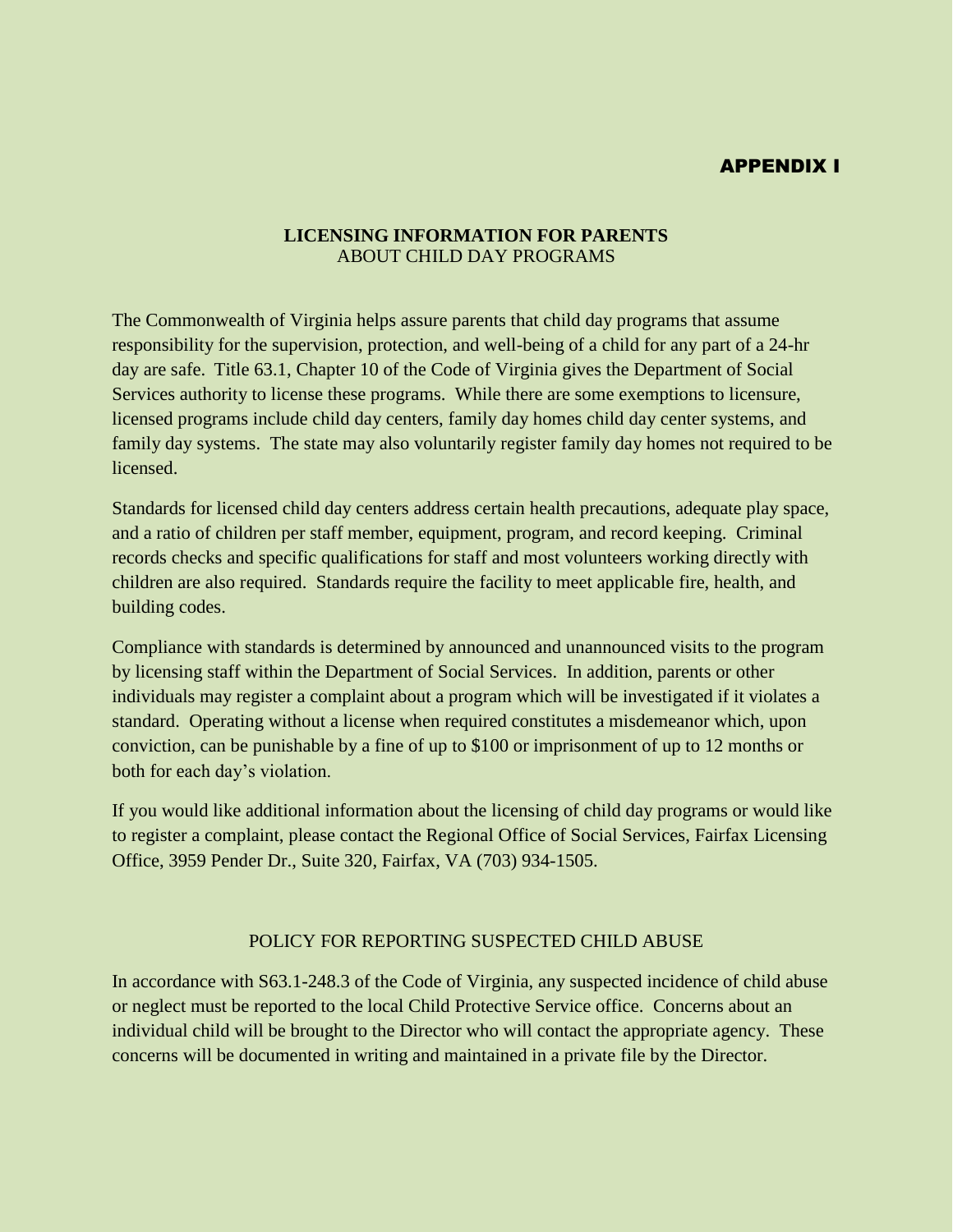## APPENDIX II

## **GUIDELINES FOR DISCIPLINE**

Discipline shall be constructive in nature and include techniques such as:

- 1. Using limits that are fair, consistently applied, and appropriate and understandable for the child's level;
- 2. Providing children with reasons for limits;
- 3. Giving positively worded directions;
- 4. Modeling and redirecting children to acceptable behavior;
- 5. Helping children to constructively express their feelings and frustrations to resolve conflict;
- 6. Arranging equipment, materials, activities, and schedules in a way that promotes desirable behavior.

There shall be no physical punishment.

If it is necessary to use separation from the group as a disciplinary technique, it shall be brief and appropriate to the child's developmental level and the circumstances. The child will be directly supervised by a staff member.

## **TERMINATION OF ENROLLMENT**

If it becomes necessary for a parent to withdraw a child from the program, thirty days written notice or one month's tuition is required.

The pre-school reserves the right to terminate enrollment of any child that the pre-school has determined presents a danger to himself or others. This would include, but not be limited to: children who cannot participate fully because the program is not appropriate for the child's developmental level; children who exhibit inappropriate or aggressive behavior and are not responding to positive steps taken by the staff; and, children who present a health hazard to others.

Communication between staff and parents is critical. If problems arise, parents will be notified immediately. The staff will relate to the parent what steps are being taken to resolve any problems and will ask for the parents' suggestions and cooperation. If the pre-school determines that a situation cannot be resolved satisfactorily, a two-week notice will be given to the parent stating that the child's enrollment will be terminated and giving specific reasons for the termination.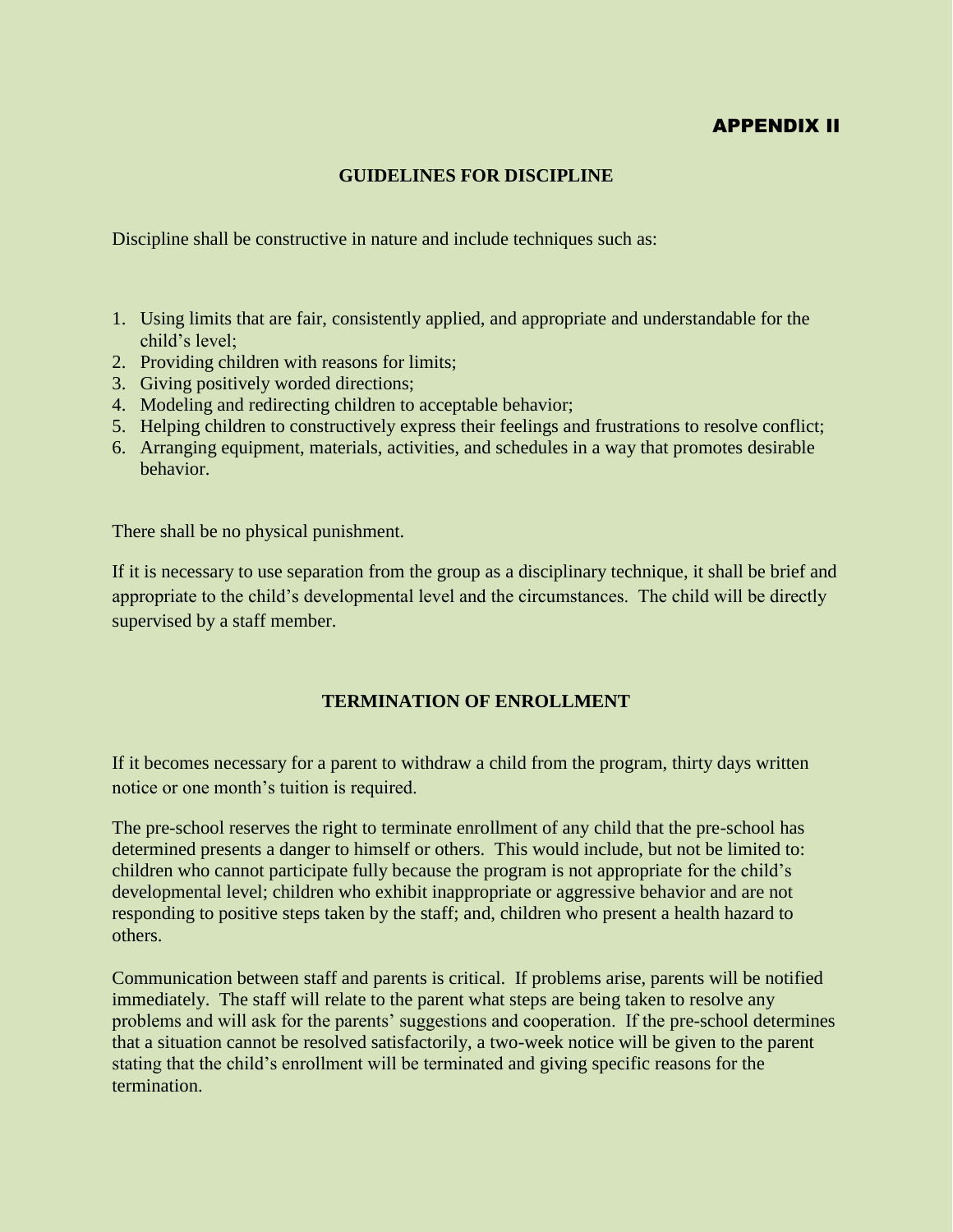## APPENDIX III

## **MEMORANDUM**

Date: January 3, 1994

To: Tenants, Building Occupants, Employees, and Staff

From: St Timothy's Pre-School

432 Van Buren St.

Herndon, VA 20170

Re: Availability of Asbestos Management Plan

Location of Asbestos

In October of 1986, the U.S. Congress enacted the Asbestos Hazard Emergency Response Act (AHERA). Under this law, comprehensive regulations were developed to address asbestos problems in public and private elementary and secondary schools. These regulations require most schools to inspect for friable and non-friable asbestos, develop asbestos management plans that address asbestos hazards in school buildings and implement response actions in a timely manner.

These regulations assign schools many new responsibilities. A building inspection for The presence of asbestos has been made and an operations and maintenance plan has been placed into being. This plan contains information on our inspection, re-inspection response actions and post response action activities, including periodic surveillance activities that are planned or are in progress.

You can review this plan during normal business hours without cost or restriction.

#### **Summary of Inspection**

Of all areas tested at the property listed above, only the floor tile and mastic were found to contain asbestos. No special precautions need be taken during any demolition and/or subsequent renovation to any area or material found within the building unless the floor tile is to be impacted or a substance not specifically addressed in this report is found.